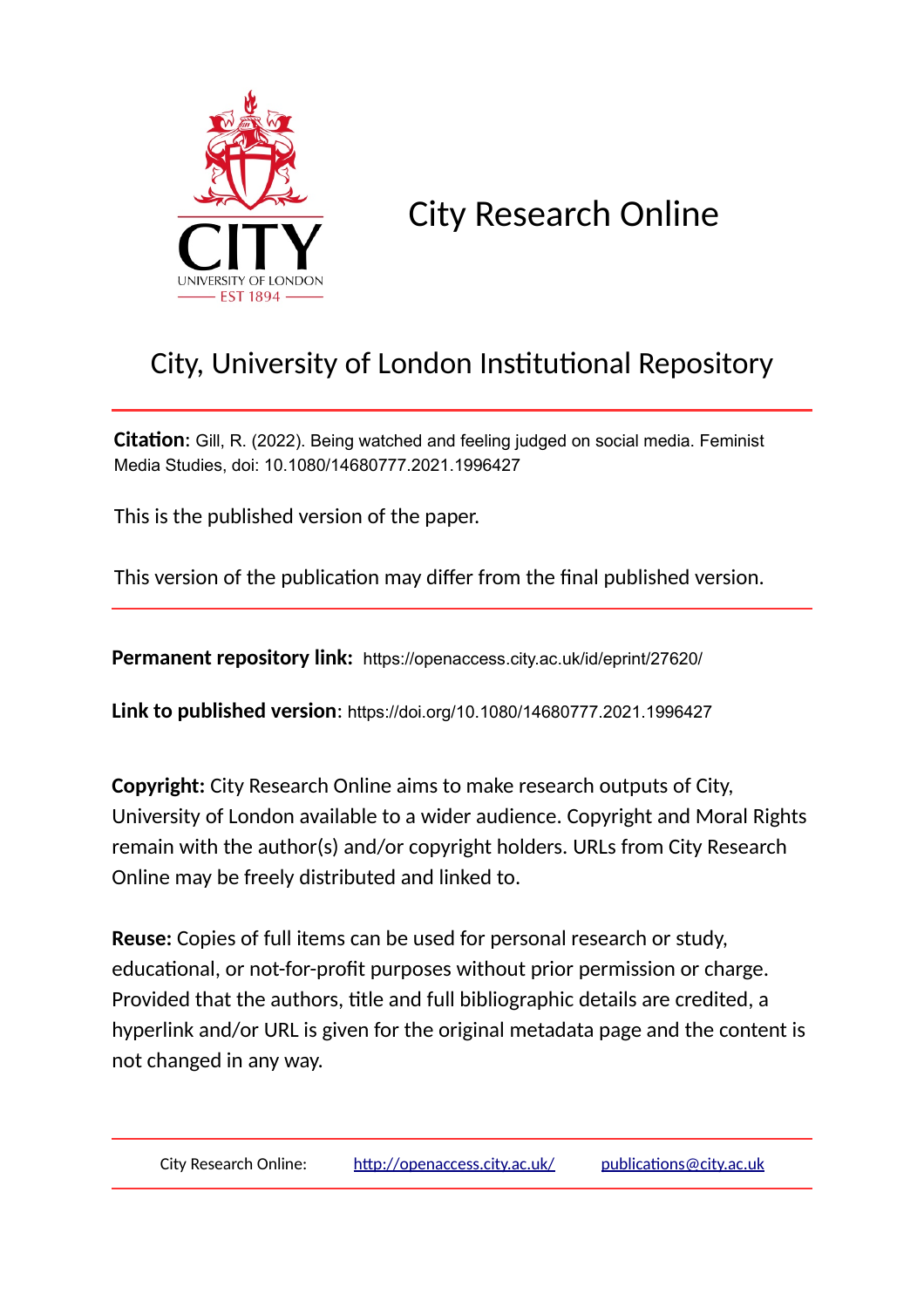**a** OPEN ACCESS **a** Check for updates

Routledge Taylor & Francis Group

# **Being watched and feeling judged on social media**

#### Rosalind Gill

Department of Sociology, City, University of London, London, UK

#### **ABSTRACT**

This short paper reports on research I conducted in 2020/21 with a diverse group of young people living in the UK. The research is interested in multiple aspects of "life on my phone" and is centred on listening to young people's accounts of their lives on and off social media. Here, I draw out several key experiences that young women in particular told me about again and again. First, the impossibility of being perfect but also real. Second, the experience of feeling watched and surveilled. Thirdly, the sense of feeling and being judged all the time. Fourthly, the palpable fear—particularly when posting—of "getting it wrong" in one or more ways. The paper concludes with a brief discussion of the current conjuncture and field of study as Feminist Media Studies celebrates its 20th anniversary.

#### **ARTICLE HISTORY**

Received 30 September 2021 Accepted 13 October 2021

#### **KEYWORDS**

Social media; affect; surveillance; subjectivity; neoliberalism

In 2020–21, I spent a year listening to young people talk about their lives on and off social media. More than 200 people took part in the research. The criteria for participation were simple: to be aged between 18 and 30 and living in the UK. I heard mainly from young women but also from some young men and people who identified outside or beyond the gender binary. Participants came from diverse heritages and ethnicities, a variety of sexual orientations, included people living with physical and mental health challenges, and people from a range of classes and religious backgrounds. Interviewees included a junior doctor, a nail technician, a fashion assistant, a research scientist, a fitness instructor, a media worker, a primary school teacher, a trainee vet, retail and hospitality workers, and several students.

The interviews were conversations that took place at an extraordinary time. The context included the global COVID-19 pandemic that, at the time of my final interviews in March/April 2021, had killed more than 120,000 people in the UK; repeated lockdowns; the resurgence of Black Lives Matter activism in the wake of the brutal murder of George Floyd; and, in the UK context, the murder of Sarah Everard, also by a serving police officer. All of these became topics for passionate discussion in the interviews—alongside seemingly lighter issues about other aspects of "life on my phone"—which ranged from participants' love of cooking videos and of *Drag Race*, the new popularity of TikTok among a twenty-something demographic, body positivity trends, "Instagram versus Reality," and the "codes of honour" among friends of the "night out photo".

CONTACT Rosalind Gill <sup>©</sup> Rosalind.Gill.2@city.ac.uk <sup>■</sup> City, University of London, London, UK

© 2022 The Author(s). Published by Informa UK Limited, trading as Taylor & Francis Group.

This is an Open Access article distributed under the terms of the Creative Commons Attribution-NonCommercial-NoDerivatives License (http://creativecommons.org/licenses/by-nc-nd/4.0/), which permits non-commercial re-use, distribution, and reproduction in any medium, provided the original work is properly cited, and is not altered, transformed, or built upon in any way.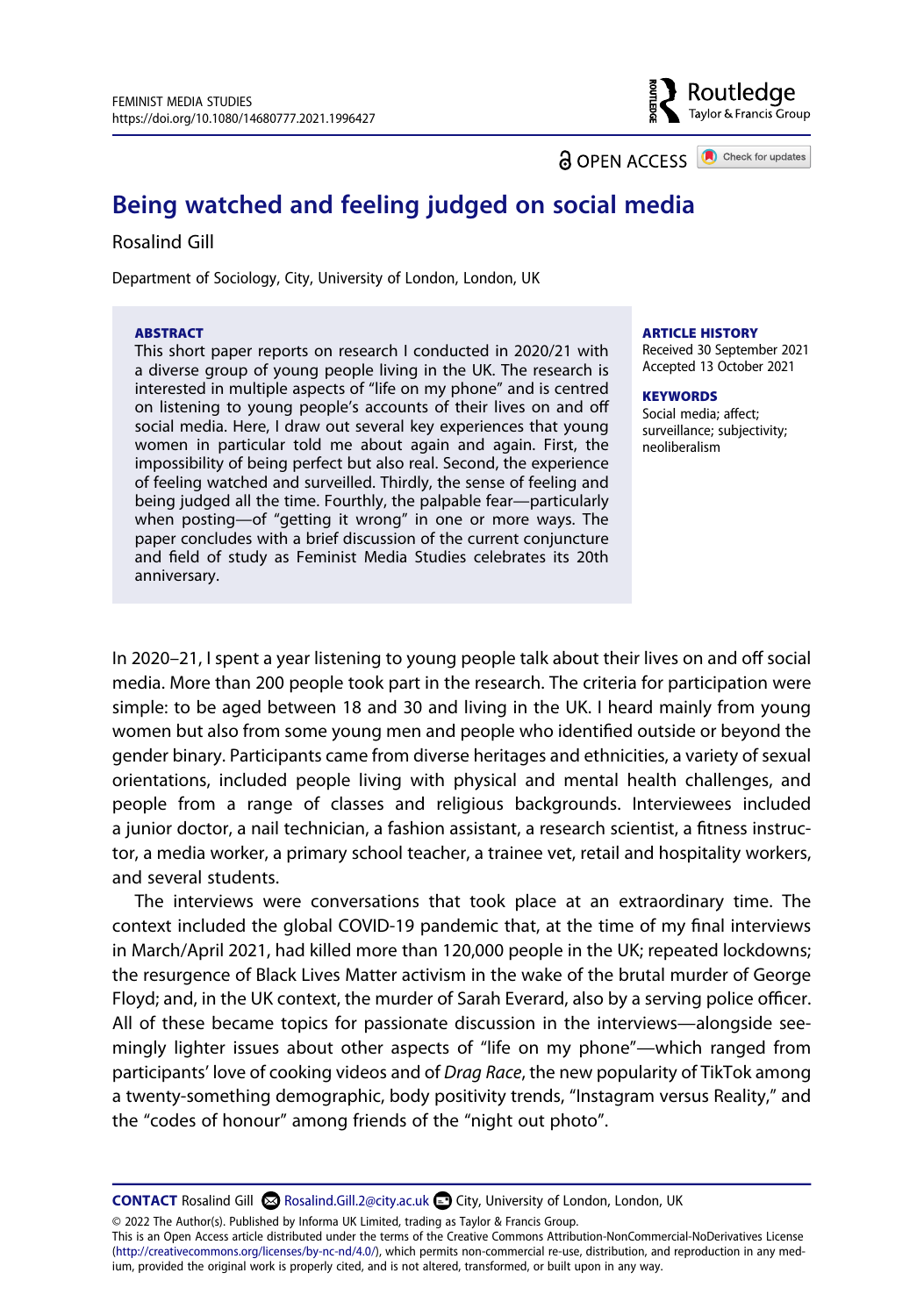As they discussed their lives, I was impressed by how skilfully my participants navigated multiple demands, platforms and relationships. They were expert and adept. Yet despite this fluency and sophistication, their experiences were far from straightforward, but instead full of ambivalence and struggle. Some of this originated in the material conditions of their lives—frightening amounts of student debt, precarious housing, worries about getting or keeping jobs—all of which had been exacerbated by the pandemic with its egregious intersectional inequalities relating to race and ethnicity, gender, age, class, disability and health status. Yet there were also a huge array of dilemmas that related to other issues—not least how to be, how to live and how to present oneself in contemporary mediated culture, in which they felt both under ubiquitous surveillance and subject to constant judgment—but from which they could not readily escape without also losing the chance to feel part of the pleasurable flow of life, knowing what is happening, seeing and being seen.

### **The need to be perfect but real**

<span id="page-2-3"></span><span id="page-2-2"></span><span id="page-2-1"></span>A growing body of research points to the pressure to be "perfect" (Angela McRobbie [2015](#page-6-0); Heather Widdows [2018](#page-6-1)) including research from Facebook-Instagram itself, which, at the time of writing, is garnering extensive discussion, after being leaked to the press (e.g. Siva Vaidhyanathan [2021\)](#page-6-2). The phrase "it's all too perfect" is one I heard repeatedly from participants in this research. Media of all kinds, but particularly social media platforms, were seen as trafficking in images of youthful, slim, upper class, white, non-disabled cisheteronormative femininity that are exclusionary, unrealistic, unattainable, and that contribute to a pervasive sense of never being good enough. "I don't look like that, I'll never look like that" 27 year old Keisha told me, capturing a widely held view: "I see all these perfect bodies in bikinis and it makes me feel really low". Others said they feel "ashamed", "overwhelmed" and "like a failure".

<span id="page-2-0"></span>Young women of diverse ethnicities, sexual orientations, class backgrounds and disabilities were eloquent in their critiques of "perfect" images, and their rage is palpable, as Whitney Cull and I (Rosalind Gill and Whitney Cull [2022\)](#page-6-3) discuss in our chapter "Media do not represent me" in which we distinguish between critiques of "perfection" and critiques of exclusion—while noting how they may coalesce. As one woman wrote in the survey: "we are constantly being told we are not thin enough, not pretty enough, too many spots, not enough boob, not enough bum, too bigger thighs . . . it goes on and on." Participants were skilful at deconstructing photographs, whether that is to question the authenticity of the picture (e.g. filtered, edited, botoxed) or to challenge the norms it represents (e.g. whiteness, slimness, upper-class aesthetics). But they still feel "caught" by the pressure to somehow live up to these images: that is, *their anger at the injustice of this pressure does not nullify its impact.*

Instead, in their posts, they strive to present their *own* version of the perfect—which many described simply as a "nice photo"- one that is characterised by a beautiful yet natural and apparently effortless appearance, with pictures that should look "amazing" but spontaneous, and not appear to have been (unduly) filtered or edited. An ideal post is not only "picture perfect" but also displays coolness, fun, and popularity. It must be carefully curated but not look as if it is the result of any particular care or design. It means being in the right locations with the right people, with good-looking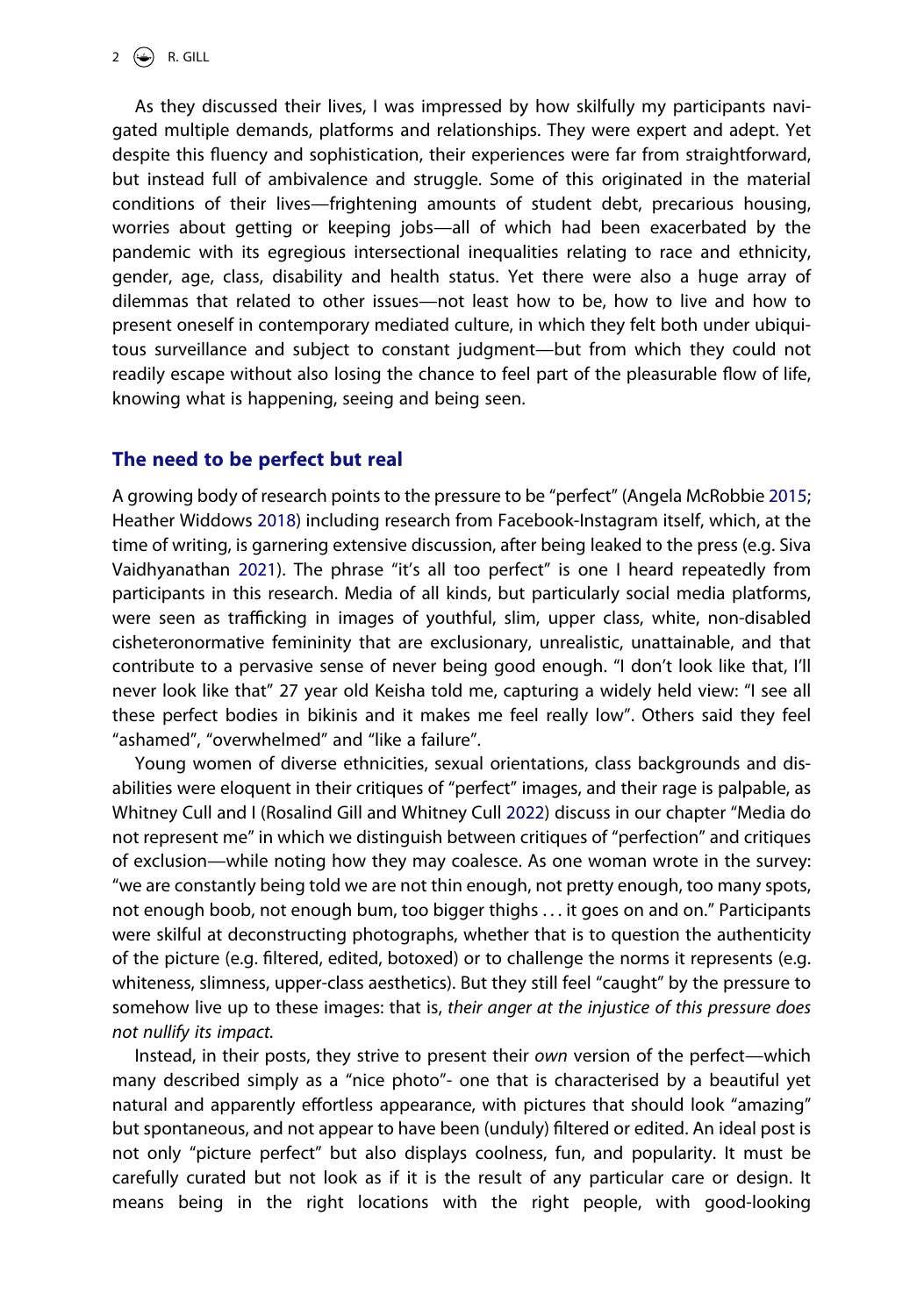<span id="page-3-3"></span>"instagrammable" food and drinks, and an always "positive" disposition—no matter how they actually feel. Living up to the ideals of the perfect, then, is not just about appearance but also about displaying the "right" kinds of feelings and attitudes, through pictures but also through humorous, self-deprecating and relatable captions and stories (Akane Kanai [2018\)](#page-6-4). Time and again, young women told me that they struggle with what they experience as the "impossible" demand to be "perfect" and yet also to be "real" (Maria José Camacho-Miñano, Sarah MacIsaac and Emma Rich [2019;](#page-5-0) Meaghan Toll and Moss Norman [2021\)](#page-6-5)

### <span id="page-3-0"></span>**Being watched and feeling judged**

Paralleling the pressures to post images of a perfect life was the experience of "being watched" which I heard about repeatedly from young women. First, there is the sense of being watched and evaluated in public space, both on and offline as well as in venues such as bars and clubs. This could occasionally be enjoyable, but for many young women it was decidedly negative—they talked about being "stared at" and described feelings that ranged from embarrassment to fear. For those whose social media settings were public, this also meant being subject to unwanted attention and comments that some experienced as harassment. Indeed, the *routineness* of this—and the extent to which it was regularly dismissed as "just creeps," "weirdos" or "some random guy" -was shocking to me as a researcher, precisely because so many women took it to be such a mundane feature of their lives that it apparently hardly merited discussion.

A different form of being watched was that experienced among friends and peers. Young women repeatedly expressed a sense of being under scrutiny in a way that was both evaluative and forensic. Most young people *expected* their photos to be subject to a critical scrutiny that bordered on hostility—possibly to be screenshotted and shared for cruel dissection. In fact, one of the experiences discussed most frequently in the interviews was that of "feeling judged" by others—even by close friends who might reasonably be expected to have warm and affectionate feelings towards them. This experience generated a multitude of anticipatory labours (Melissa Gregg [2008\)](#page-6-6), and also a common anticipatory *dread*. As 21 year old India put it "Honestly, it's awful. Every single thing anyone does is judged . . . Even if you're just being yourself -and people are all for being yourself—they're still going to judge you anyway."

<span id="page-3-4"></span><span id="page-3-2"></span><span id="page-3-1"></span>The forensic scrutiny of others is facilitated by the affordances of smartphones particularly their magnification features—as well as the platforms themselves, which could "reveal" if photos had been filtered. More generally these critical forms of looking have been inculcated and tutored by a rapidly expanding beauty industry, which has trained young women to "see," that is to practice forms of looking, which are quite new and historically unprecedented in their attention to micro surveillance of the face and body (Ana Sofia Elias and Rosalind Gill [2018;](#page-5-1) Rosalind Gill [2019](#page-6-7); Christine Lavrence and Carolina Cambre [2020;](#page-6-8) Sarah Riley, Adrienne Evans and Alison Mackiewicz [2016\)](#page-6-9). Many young women were aware of having been schooled by make-up videos, transformation challenges, and adverts for myriad cosmetic procedures from tooth whitening to lip fillers —as well as by the aesthetics of the platforms themselves—in precisely the forms of critical and evaluative looking that they themselves experienced as painful and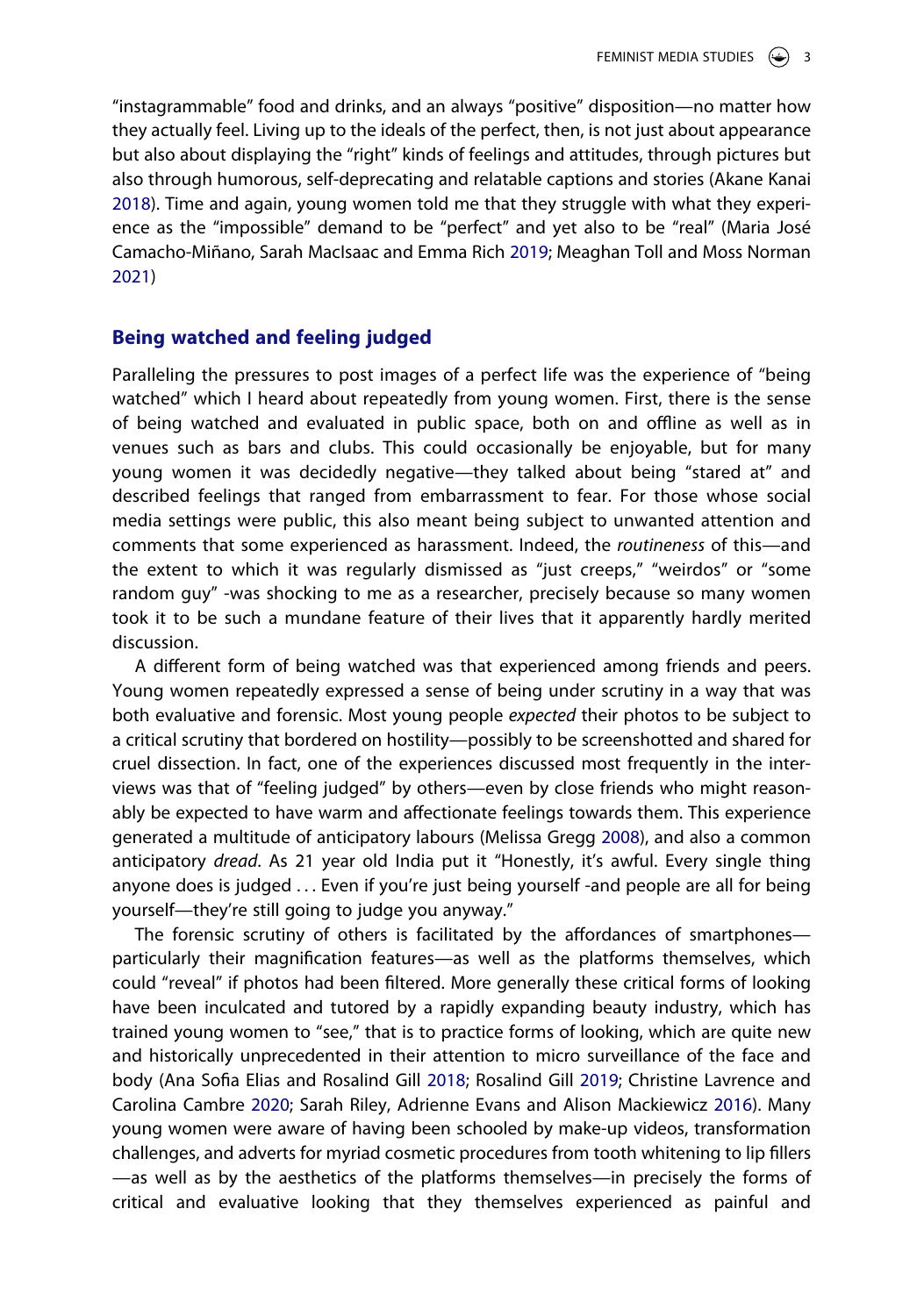judgmental. Thus, being watched and feeling judged are not simply done by others to the self, but equally are applied to one's own appearance, requiring a distinctive critical gaze on the self.

## **Fear of getting it wrong (FGW)**

The fear of posting a "bad photo" pulsed through young women's talk. But more than this, there were *so many* ways of getting it wrong—young women told me about the multiplicity of other ways they could "fail" in front of their friends and peers—such as by seeming to be "trying too hard," being "fake," posting something that does not get enough likes, or showing distress and thus being deemed "attention-seeking." A sense of coruscating anxiety animated many young women's accounts of posting to their socials. Posting was an intensely anxious endeavour. Once an image was posted, many described how fear and doubt would eat away at them, how they would refresh the app multiple times to "make sure it was ok" and to see if it was getting likes and comments. They offered embodied and visceral accounts of this experience—particularly at night with stories of hearts pounding, adrenaline pumping, and the restless anxiety that made falling asleep impossible after having posted something.

## **Conclusions**

<span id="page-4-3"></span>What does this research tell us about the current conjuncture as the vital and cherished journal *Feminist Media Studies* celebrates its 20<sup>th</sup> anniversary? On the one hand, the study —and others like it (e.g. Josie Reade [2021;](#page-6-10) Kim Toffoletti and Holly Thorpe [2021](#page-6-11)) illustrate some of the exciting trends and developments in our field, which include decisive shifts away from the tripartite producers-texts-audiences model that held sway for so long, towards greater methodological pluralism and an attempt to think together different moments in the media/digital circuit—from platform capitalism, dataism, algorithmic injustice to the felt, lived experiences of teens creating Instagram posts or TikToks. This study is influenced by vibrant contemporary feminist scholarship about the complex relations between digital culture, affect, embodiment, representations, intimacy and relationality (e.g. Julia Coffey [2021](#page-5-2); Amy Shields Dobson [2016;](#page-5-3) Sarah Handyside and Jessica Ringrose [2017](#page-6-12); Brooke Erin Duffy and Ngai Keung Chan [2019](#page-5-4)) which offers rich and multiple ways to think about media.

<span id="page-4-4"></span><span id="page-4-2"></span><span id="page-4-1"></span><span id="page-4-0"></span>On the other hand, the empirical findings of this research yield complicated results. The study illustrates the forceful and articulate anger that so many participants felt about gender, racial and sexual injustice; it highlights their critical sophistication, their uptake of "popular" feminism (Sarah Banet-Weiser [2018](#page-5-5)) and antiracism, and, as such, the wide cynicism of trends such as the uptake of BLM sentiments and imagery by corporate marketing organisations (Francesca Sobande [2021\)](#page-6-13). Moreover, it shows some of their attempts to *resist* e.g. by producing, following or liking different kinds of content e.g. queer or body positive. Yet, at the same time, the research also reveals numerous features of a neoliberal sensibility: a pervasive focus on the body and face as a key source of value, an emphasis upon the experience of being forensically surveilled, a focus on perfection and simultaneously authenticity, and the policing of affects—with the need to be "positive," "fun" and "cool" however one is actually feeling. This shows the complex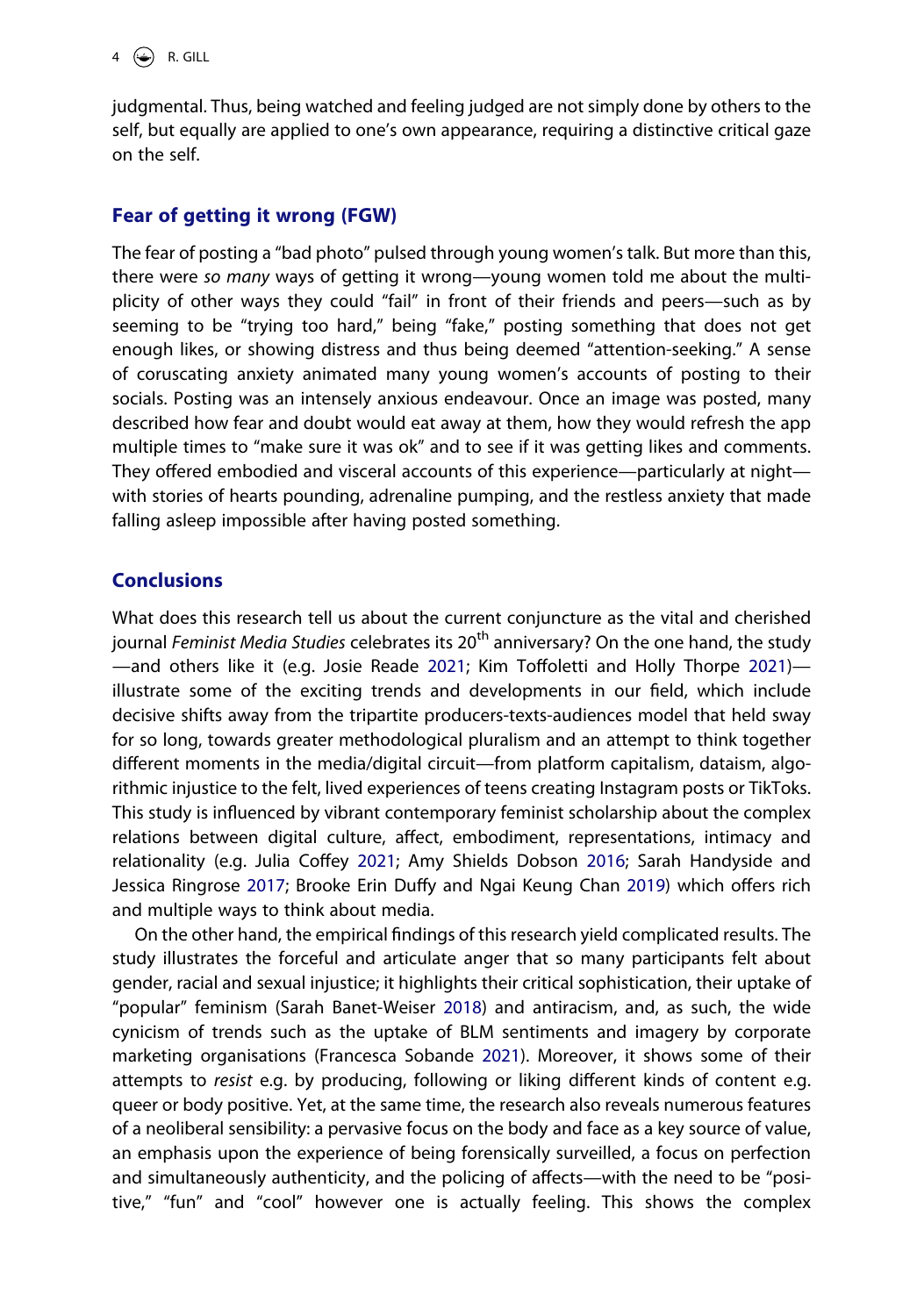entanglement—at the levels of subjectivity and affect—of investments in popular movements for social transformation and simultaneously in a quotidian neoliberal sensibility (Jo Littler [2017](#page-6-14))

<span id="page-5-7"></span><span id="page-5-6"></span>The research also speaks back to entrenched debates about social media and especially what I see as the false polarities of "pain" vs "literacy"- which loosely map onto psychologically dominated traditions, and those shaped by youth and cultural studies. It shows that it is possible to be sophisticated, literate and critical but nevertheless *still* to be caught in a mesh of social relations that are difficult to resist let alone to exit. It demonstrates that young people are phenomenally media literate and finds the standard calls for more "media literacy training" both patronising and evasive: obfuscating the huge power of private platforms, digital capitalism and algorithmic injustice (Safiya Umoja Noble [2018](#page-6-15)). Finally, I was painfully struck by the paradoxical loneliness of this sociality: my participants said they did not discuss its difficulty with their friends. In this sense, some said, the interviews felt "like a detox" and one of the very few spaces in which they could talk relatively freely and openly about the struggles and ambivalences behind their perfect posts.

#### **Disclosure statement**

No potential conflict of interest was reported by the author(s).

#### **Funding**

This work was supported by the City Impact Funds [not known].

#### **Notes on contributor**

*Rosalind Gill* is Professor of Social and Cultural Analysis at City, University of London. She is the author of several books including *Gender and the Media* (Polity, 2007) *Mediated Intimacy* (Polity, 2018, with Meg-John Barker and Laura Harvey), and *Confidence Culture* (Duke, 2022, with Shani Orgad). Her book about this research is due out in Spring 2022 and is called *Perfect: Feeling Judged on Social Media* (Polity, 2022). E-mail: Rosalind.Gill.2@city.ac.uk

#### **References**

- <span id="page-5-5"></span>Banet-Weiser, Sarah. [2018.](#page-4-0) *Empowered: Popular Feminism and Popular Misogyny*. Durham: Duke University Press.
- <span id="page-5-0"></span>Camacho-Miñano, Maria José, Sarah MacIsaac, and Emma Rich. [2019](#page-3-0). "Postfeminist Biopedagogies of Instagram: Young Women Learning about Bodies, Health and Fitness." *Sport, Education and Society* 24 (6): 651–664. doi:[10.1080/13573322.2019.1613975.](https://doi.org/10.1080/13573322.2019.1613975)
- <span id="page-5-2"></span>Coffey, Julia. [2021](#page-4-1). *Everyday Embodiment: Rethinking Youth Body Image*. London: Springer Nature.
- <span id="page-5-3"></span>Dobson, Amy Shields. [2016.](#page-4-1) *Postfeminist Digital Cultures: Femininity, Social Media, and Selfrepresentation*. London: Springer.
- <span id="page-5-4"></span>Duffy, Brooke Erin, and Ngai Keung Chan. [2019.](#page-4-2) "'You Never Really Know Who's Looking': Imagined Surveillance across Social Media Platforms." *New Media & Society* 21 (1): 119–138. doi:[10.1177/](https://doi.org/10.1177/1461444818791318) [1461444818791318.](https://doi.org/10.1177/1461444818791318)
- <span id="page-5-1"></span>Elias, Ana Sofia, and Rosalind Gill. [2018](#page-3-1). "Beauty Surveillance: The Digital Self-monitoring Cultures of Neoliberalism." *European Journal of Cultural Studies* 21 (1): 59–77. doi:[10.1177/1367549417705604](https://doi.org/10.1177/1367549417705604).